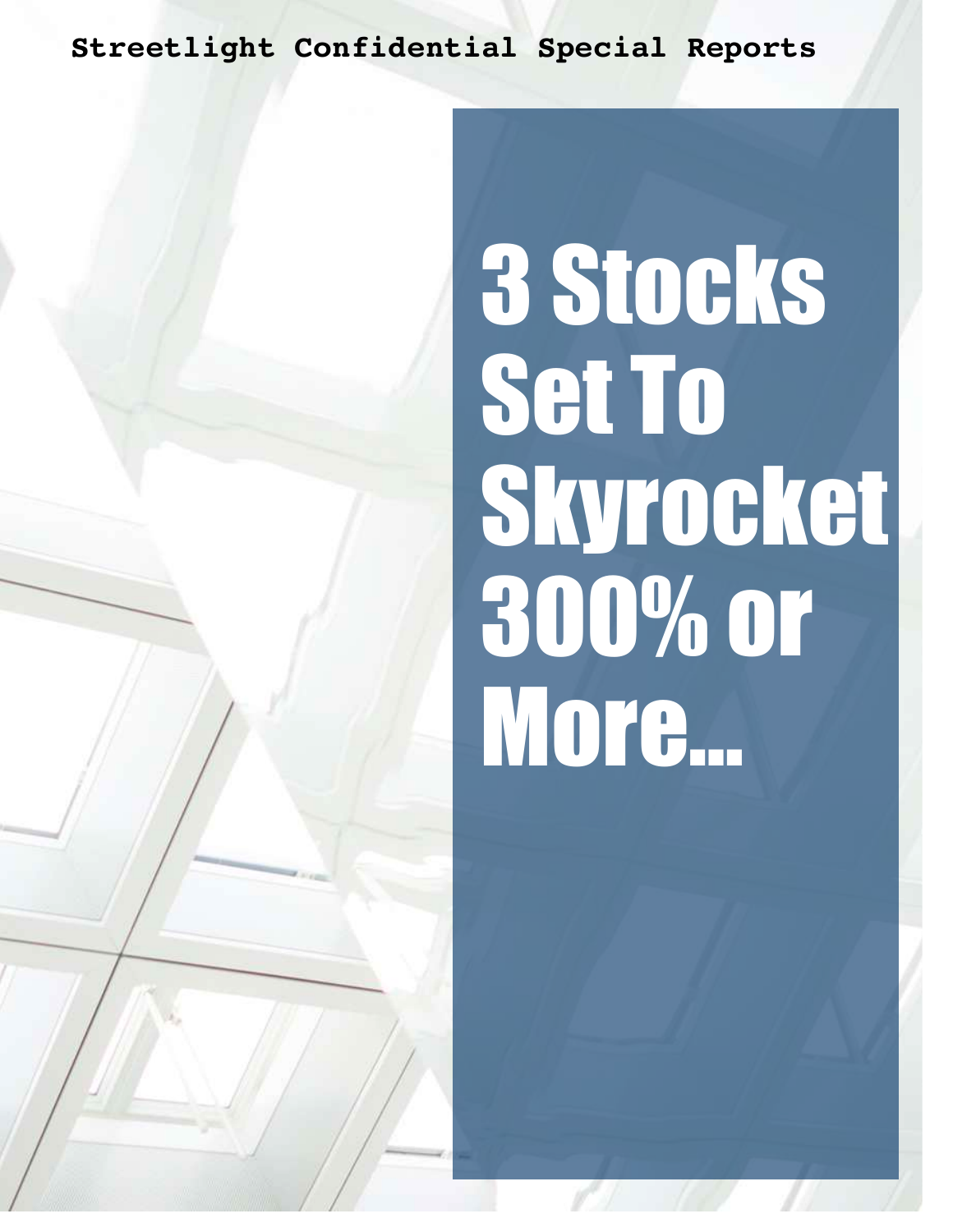# 3 Stocks Set To Skyrocket 300% or More

# **COMPANY #1: ONDAS HOLDINGS INC (ONDS)**

When Wall Street wants to invest in edge computing, the first two companies that come to mind are Cloudflare and Fastly. These are good companies, but their focus is on creating data centers in large cities and densely populated areas.

There's a lot of space and entire industries outside America's largest cities that also need the most innovative wireless technology available.

The transportation industry, for example, is in dire need of high-speed and reliable communications services for their fleets and to fulfill their product and service promises to customers.

I want to introduce you to Ondas Holdings Inc (ONDS). While this \$300 million company is too small to garner the attention of major Wall Street analysts, it is actively filling the unmet need of industries, many of them set in rural America, that need rock-solid internet and communications services.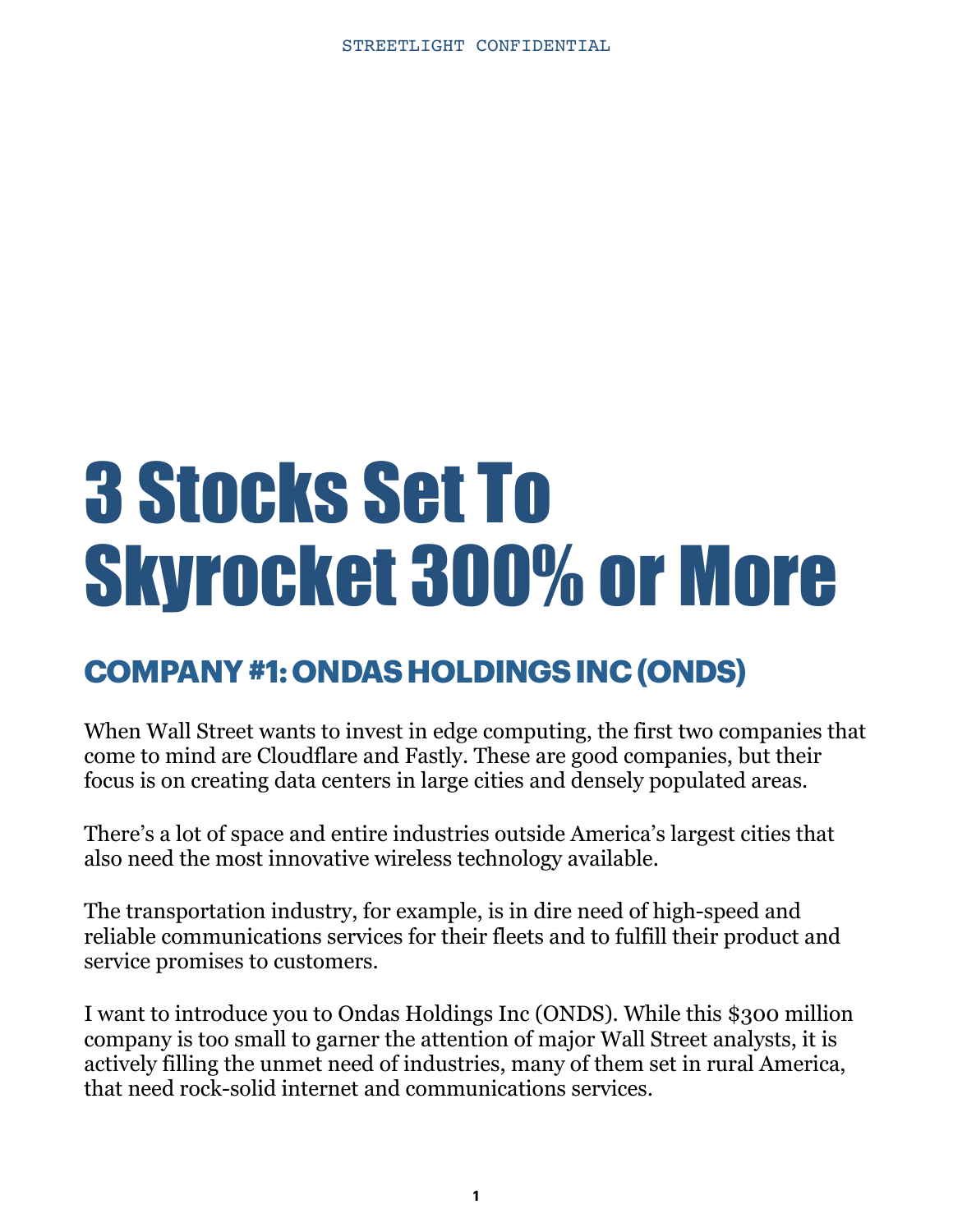

#### **Ondas Holdings Inc (ONDS)**

Here's how Ondas describes itself in its quarterly 10Q filing with the Securities and Exchange (SEC) Commission [emphasis is my own]:

*"Ondas Holdings is a leading provider of private wireless, drone, and automated data solutions through its wholly-owned subsidiaries Ondas Networks Inc. ("Ondas Networks") and American Robotics, Inc. ("American Robotics" or "AR"). Ondas Networks and American Robotics together provide users in rail, energy, mining, agriculture, and critical infrastructure markets with improved connectivity, data collection capabilities, and automated decision-making to improve operations. Ondas operates these two subsidiaries as separate business segments, and the following is a discussion of each segment.*

*Ondas Networks provides wireless connectivity solutions enabling mission-critical Industrial Internet applications and services. We refer to these applications as the Mission-Critical Internet of Things ("MC-IoT"). Our wireless networking products are applicable to a wide range of MC-IoT applications, which are most often located at the very edge of large industrial networks. These applications require secure, real-time connectivity with the ability to process large amounts*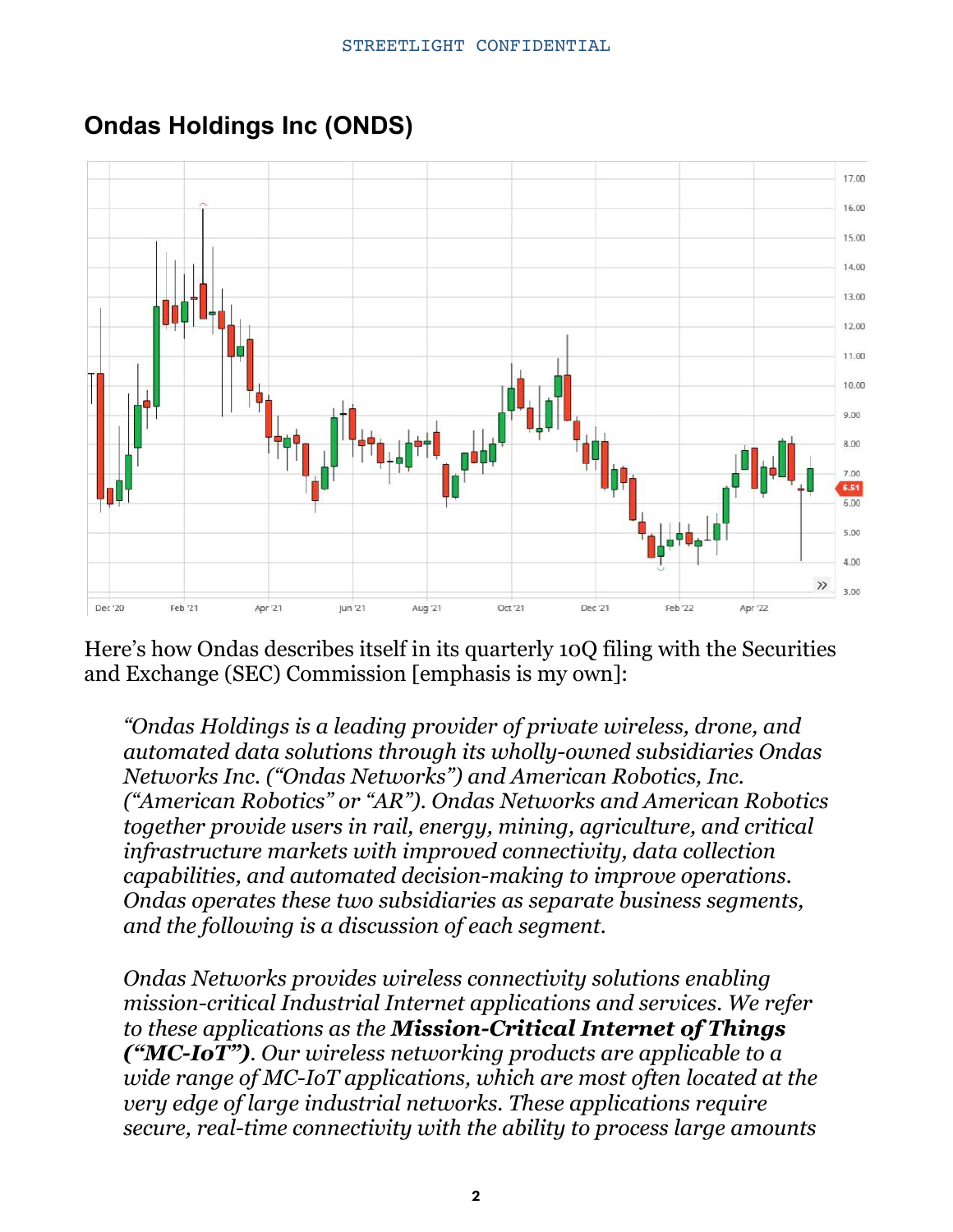*of data at the edge of large industrial networks. Such applications are required in all of the major critical infrastructure markets, including rail, electric grids, drones, oil and gas, public safety, homeland security, and government, where secure, reliable, and fast operational decisions are required in order to improve efficiency and ensure a high degree of safety and security."*

The above description doesn't make it entirely clear that security and performance restrictions demand that private mission-critical wireless networks be separate from the public internet. It's also important to note that these networks must be privately managed.

Suffice it to say that groups like first responders, railroads, utility providers, and any company providing mission-critical tasks require robust and reliable networks. And between the company's two divisions, Ondas Networks and American Robotics (AR), it's believed that Ondas has a total addressable market of nearly \$50 billion.

#### **A High-Risk, High-Reward Investment**

Any company with the potential to skyrocket 300% or more in a short period is bound to be risky. And Ondas is no different.

While Ondas appears to have developed an advanced edge cloud technology for private mission-critical wireless markets, and the company does plan to utilize a software as a service (SaaS) revenue model, this is still an early-stage company with little in the way of revenue or cash flow.

At roughly a \$300 million market cap, Ondas has enormous potential and absolute risk.

Given the company's small market cap, large purchase orders could have a significant and immediate impact on the bottom line.

That said, even with virtually no long-term debt and around \$32 million on the balance sheet, we can't ignore the possibility that *if* Ondas fails to generate substantial revenue by the end of 2022 in the form of binding purchase orders (for either company division), we may see the company need to raise cash in the public markets.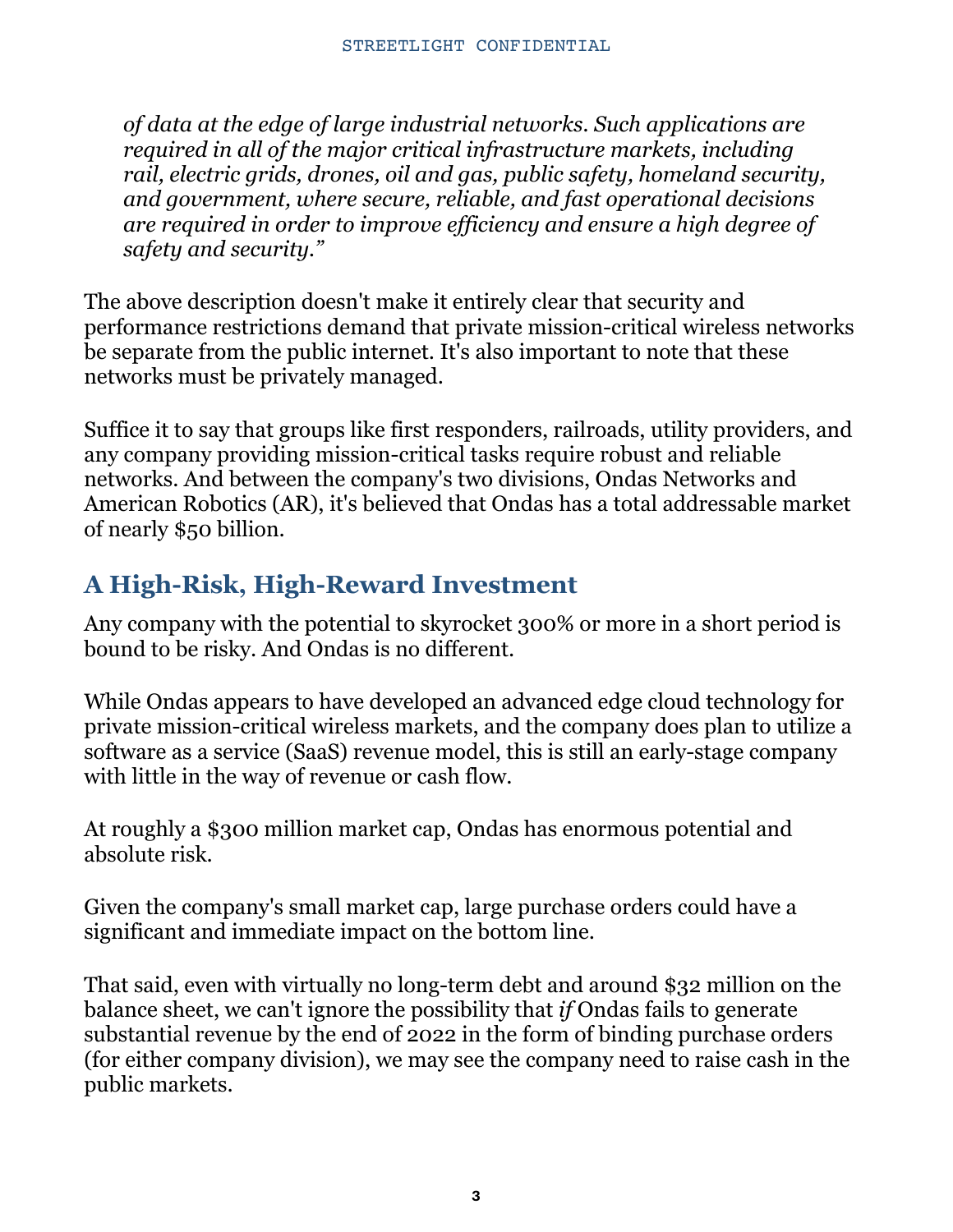My baseline expectation for Ondas is if the company can manage its cash during its very long sales cycles, and if industries such as the legacy rail providers are willing to upgrade their networks, I believe the company can grow into a \$1+ billion industry leader.

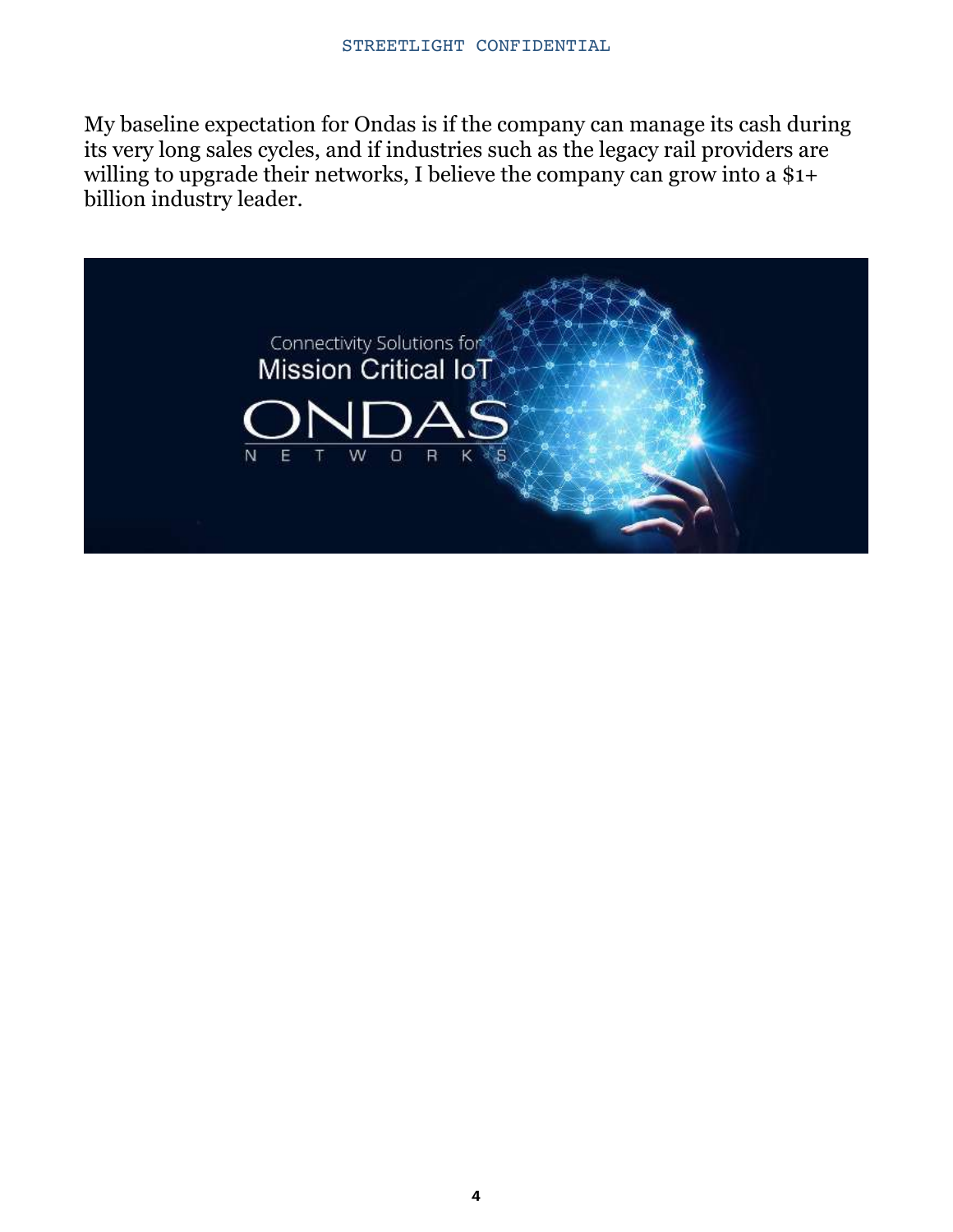### **COMPANY #2: UNITY SOFTWARE (U)**

Cryptocurrency, nonfungible tokens (NFT), and all things metaverse are synonymous with two things: price volatility, and explosive growth. And while 2022 has provided significantly more price volatility than apparent growth, many analysts believe that the metaverse and all things crypto are where aggressive, growth-oriented investors need to be over the next few years.

If you want to invest directly in the cryptocurrency market, you can invest directly into Bitcoin, Ethereum, Matic, or countless other "coins."

But for those that prefer to keep things on Wall Street and invest in traditional companies, look at Unity Software (U).

#### **A Trillion-Dollar Opportunity**

Without bringing too much hyperbole into the discussion, many people believe the metaverse is the next trillion-dollar opportunity.

But what exactly is the metaverse?

Here's how Mark Zuckerberg, CEO of Meta Platforms, described the metaverse to the old folks on Wall Street:

*"So what is the metaverse? It's a virtual environment. We can be present with people in digital spaces. And you can kind of think about this as an embodied Internet that you're inside of rather than just looking at. And we believe that this is going to be the successor to the mobile Internet. You're going to be able to access the metaverse from all different devices and levels of fidelity, from apps on phones and PCs to immersive virtual and augmented reality devices.*

*You can build a hangout, play games with friends, work, create, and more within the metaverse. You're going to be able to do everything that you can on the Internet today, as well as some things that don't make sense on the Internet today, like dancing. The defining quality of the metaverse is presence, which is this feeling that you're there with another person or in another place. Creation, avatars, and digital objects will be central to how we express ourselves, and this will lead to entirely new experiences and economic opportunities. I think that,*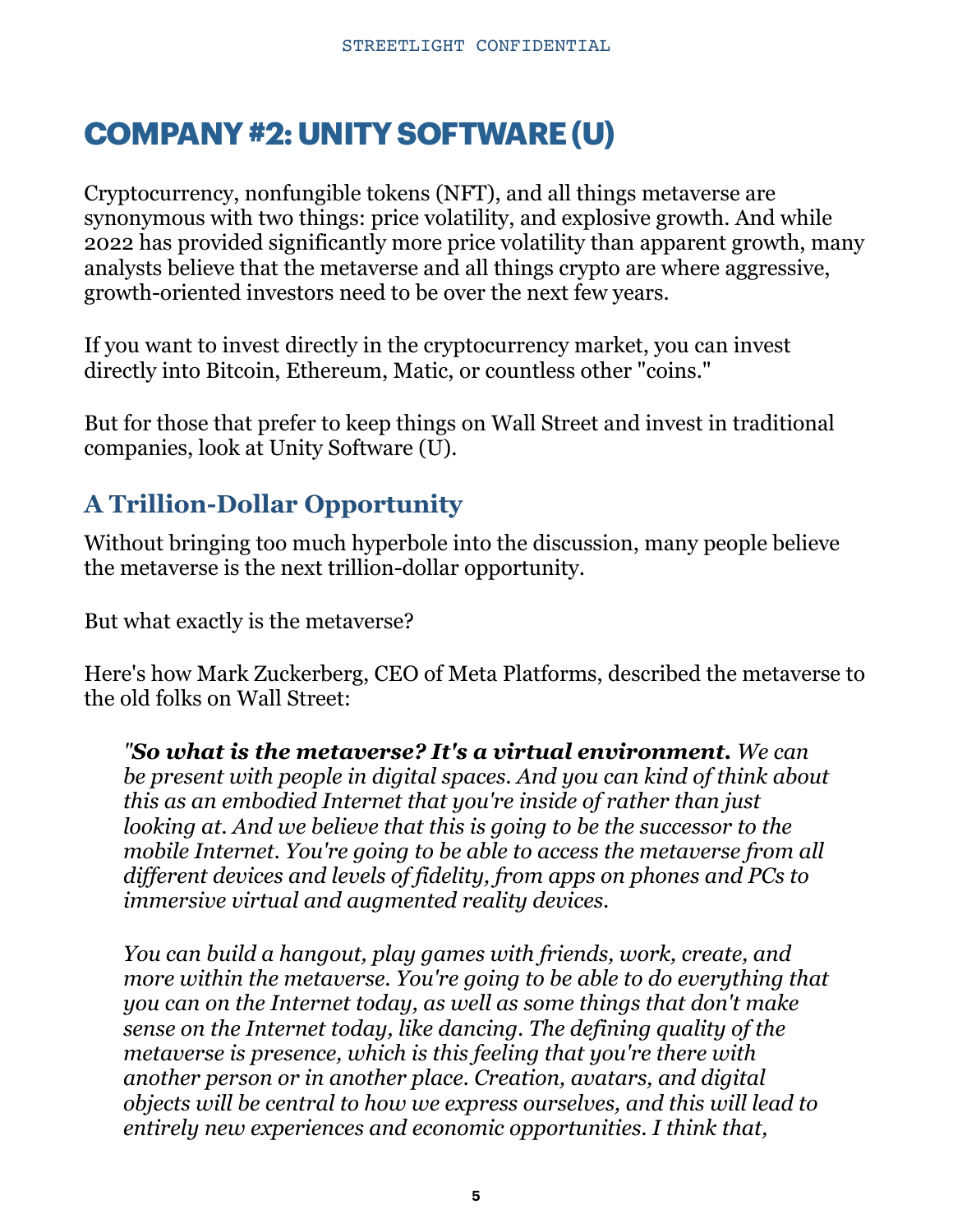*overall, this is one of the most exciting projects that we're going to get to work on in our lifetime. But it could take a lot of work, and no one company will be able to build this all by themselves. Part of what I've learned over the last five years is that we can't just focus on building great experiences. We also need to make sure that we're helping develop an ecosystem so millions of other people can participate in the upside and opportunity of what we're all creating. They're going to need new protocols and standards, new devices, new chips, new software from rendering engines to payment systems, and everything in between."* 

And regarding the opportunity surrounding the metaverse, here's how the folks at Meta Platforms see it playing out:

*"We believe the metaverse will be the biggest opportunity for modern business since the creation of the internet. It's the next evolution of digital platforms and the successor to today's mobile internet."*

Whether or not you agree with Mark Zuckerberg or his company's vision for the metaverse, the reality is a lot of people believe the metaverse will unlock new opportunities for buyers and sellers to connect in a new way and change the way we consume entertainment.

Simply put, crypto enthusiasts believe the metaverse will enhance physical-world experiences.

#### **A Pick-and-Shovel Approach**

With a market capitalization of around \$12 billion, you'd think more investors would be familiar with Unity Software (U). But in truth, unless you're deep in the gaming industry or involved in the buildout of the metaverse architecture, you've probably never heard of this company.

Here's how Unity describes itself in its quarterly 10Q filing with the SEC:

*"Unity is the world's leading platform for creating and operating interactive, RT3D content.* 

*Our platform provides a comprehensive set of software solutions to create, run, and monetize interactive, real-time 2D and 3D content for mobile phones, tablets, PCs, consoles, and augmented and virtual*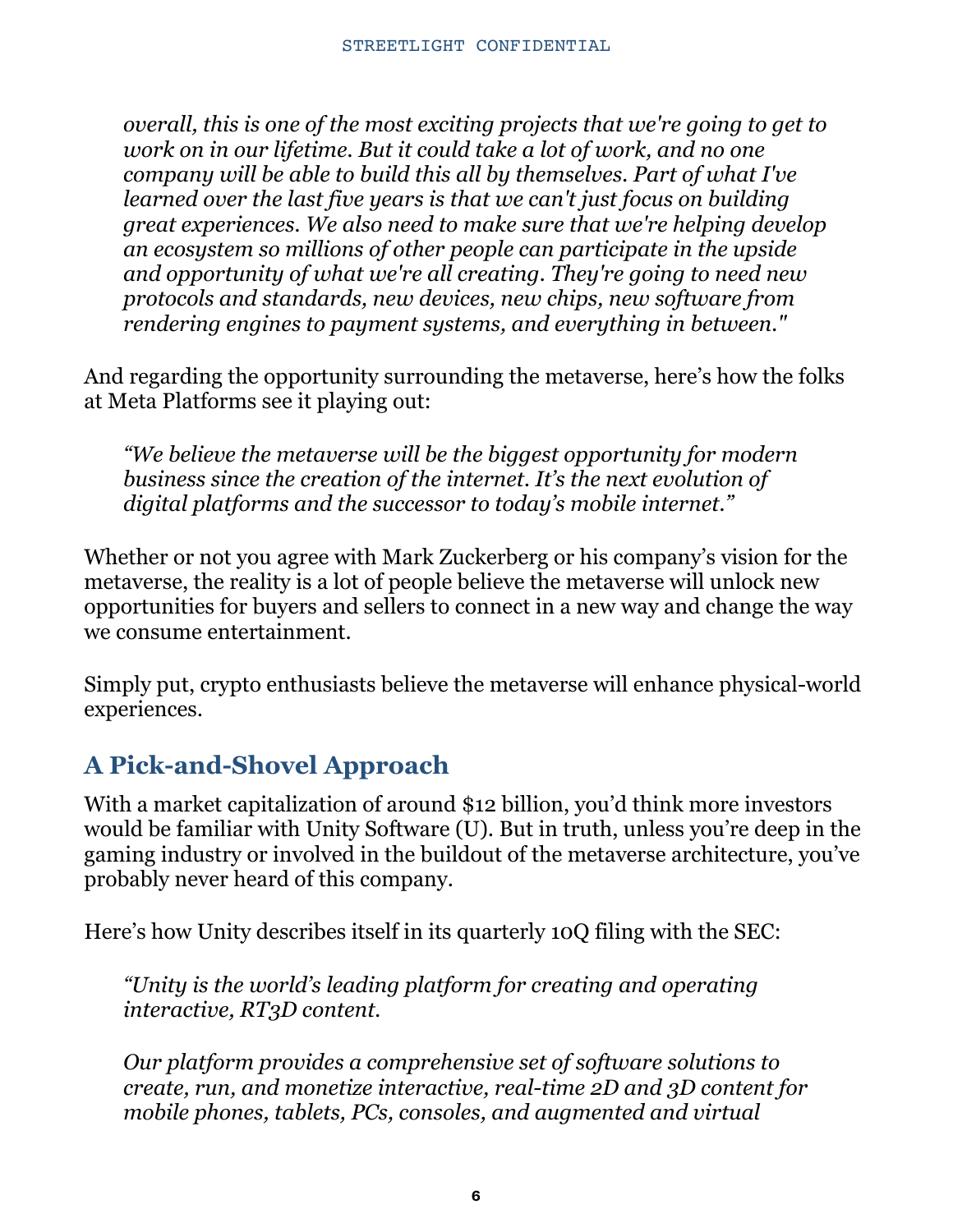*reality devices. Our platform consists of two distinct, but connected and synergistic, sets of solutions: Create Solutions and Operate Solutions.* 

*Our Create Solutions are used by content creators—developers, artists, designers, engineers, and architects—to create interactive, real-time 2D and 3D content. Content can be created once and deployed to more than 20 platforms, including Windows, Mac, iOS, Android, PlayStation, Xbox, Nintendo Switch, and the leading augmented and virtual reality platforms, among others. Our Operate Solutions offer customers the ability to grow and engage their end-user base, as well as run and monetize their content with the goal of optimizing end-user acquisition and operational costs while increasing the lifetime value of their endusers."*



#### **Unity Software Inc. (U)**

In simpler terms, Unity is a leading player in the architecture and technology necessary to create the metaverse — augmented reality, virtual reality, and realtime 3D.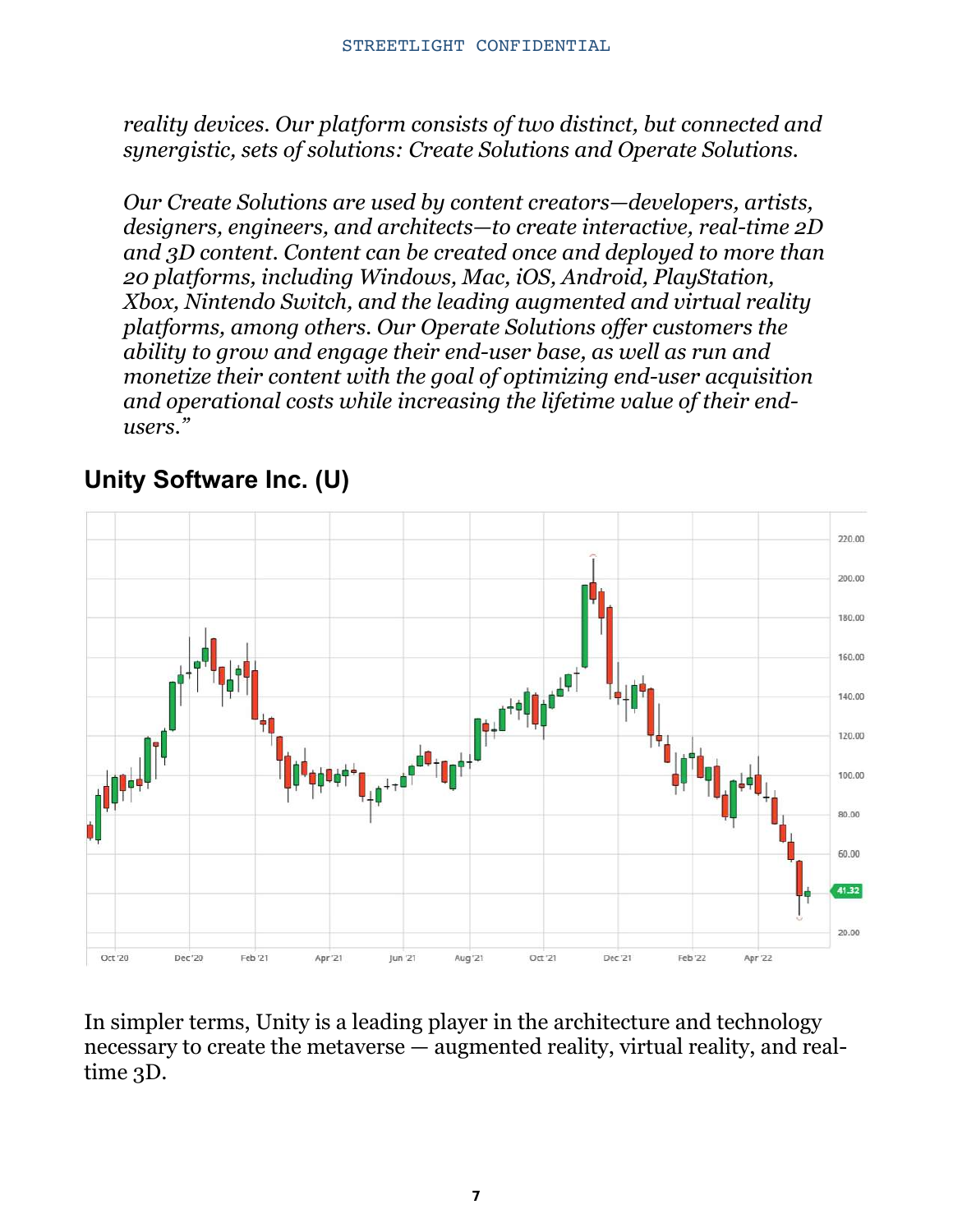While I don't want to turn what should be a brief description of a company into an overly complex technology lesson, it's worth noting that Unity's CEO, John Riccitiello, told a CNBC audience in late-2021 that "more than 50% of everything that is RT3D that is in the world — the metaverse — is built in Unity."

The bottom line is when it comes to investing in the core infrastructure buildout of the Metaverse, Unity Software is one of the easiest ways to secure that investment.

#### **Valuation and Risks**

While Unity's valuation on a price-to-sales (P/S) basis contracted considerably with the stock market correction in 2022, let's not kid ourselves, this is still an expensive stock.

With a P/S of nearly 10x 2022 current sales, I don't want anyone to mistake Unity for a cheaply valued company. That said, the company has posted quarterly (yearover-year) revenue growth of between 53% and 36% every quarter since June 2020.

It's also worth noting that while the company is carrying a modest amount of long-term debt, it also has more than \$1.8 billion in cash and short-term investments on its balance sheet. Put another way, I don't believe the company will need to raise money via equity or debt in the next six months.

As far as investment risks are concerned, Unity has two primary risks.

Operationally, any slowdown in the buildout of the metaverse will have an immediate impact on the company's bottom line. If the crypto/NFT/metaverse ecosystem loses favor with users or investors, I would expect Unity's profits and stock price to suffer in a big way.

The second risk worth considering is related to the company's valuation.

While Unity's valuation has contracted considerably since late-2021, continued selling in the Nasdaq will likely have an immediate and dramatic impact on the price of Unity's stock price.

If you choose to invest in Unity, I suggest doing two things.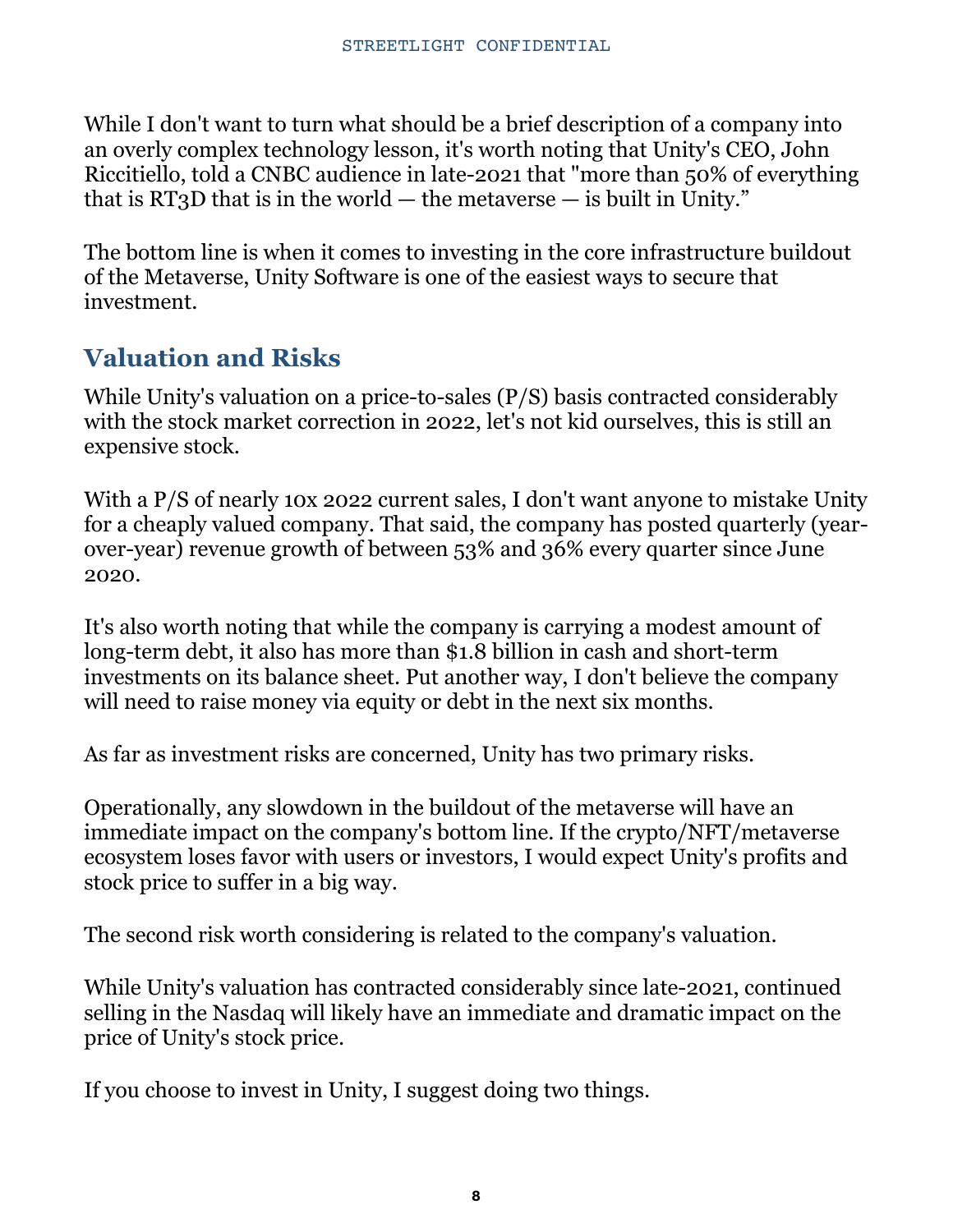The first is to invest with a three- to five-year time horizon. It's impossible to know how the adoption of the metaverse will change over time, but giving the technology several years to reach mainstream status will likely reduce day-to-day volatility.

In addition to investing with a long-term time horizon, I would invest in pieces. Price volatility around high-growth companies like Unity is a fact of life. To reduce that pain of seeing prices swing wildly from one day to the next, decide how much you want to invest, and divide that figure over four or five pieces. Giving yourself room to dollar-cost average in an investment is a great way to reduce the stress that comes along with the price volatility of fast-growing companies.

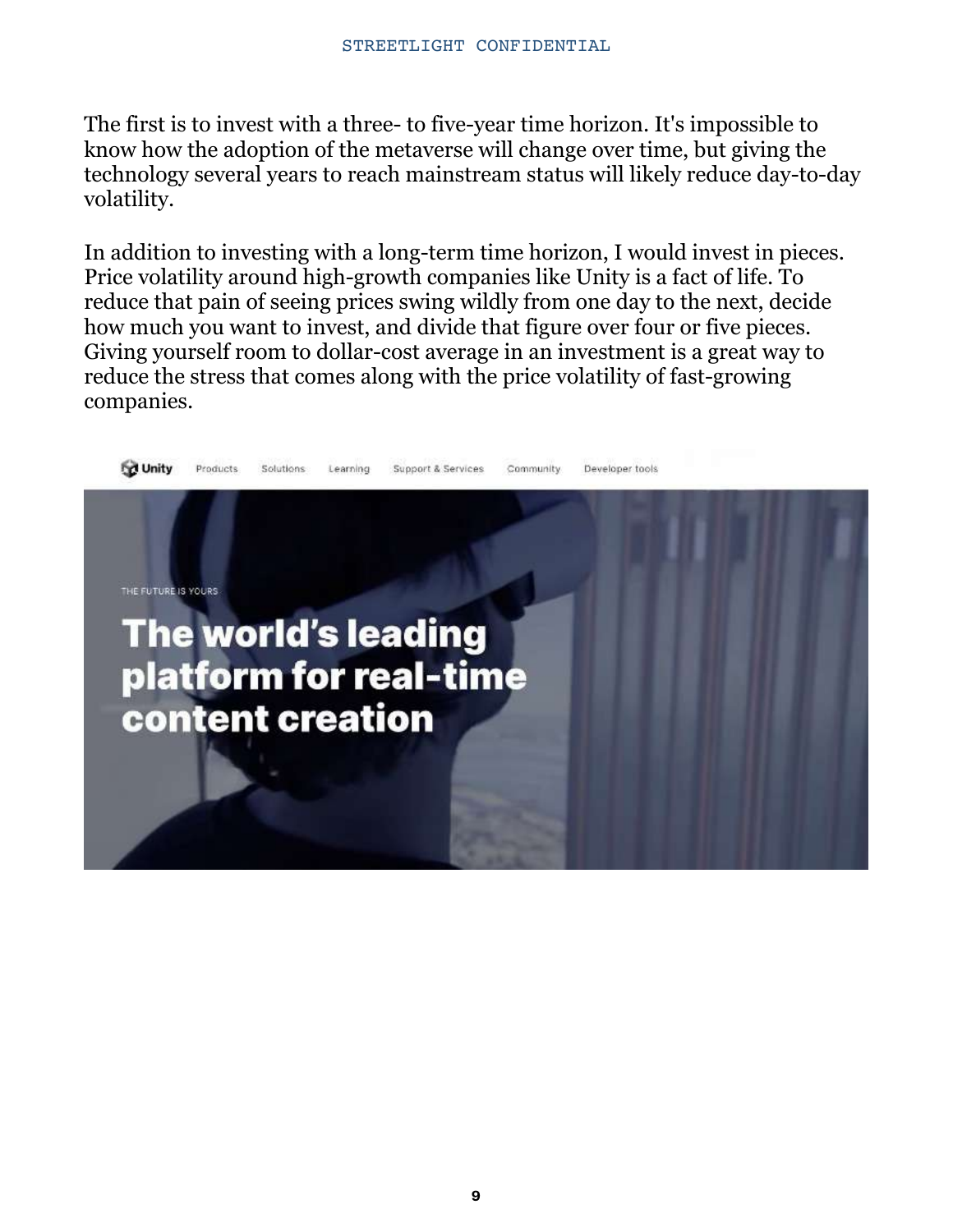# **COMPANY #3: DIGITALOCEAN (DOCN)**

Unless you're new to high-growth technology investing, you're probably familiar with cloud computing. But having heard of the cloud doesn't mean you understand how it works.

Don't worry; I'm not going to drag you into the weeds of cloud computing. However, to appreciate the growth prospects of DigitalOcean (DOCN), there are a couple of things you need to understand.

DigitalOcean was founded with one goal in mind: To simplify cloud computing for entrepreneurs, individuals, and small and medium-sized businesses (SMBs). Entrepreneurs and SMBs need their developers focused on innovating. SMBs don't have the time or financial resources to waste time trying to decipher complicated cloud computing offerings.



It's also important to understand that while the big dogs in the cloud computing space like Google, Microsoft, and Amazon have been tailoring their products to the largest enterprises, SMBs are often left out in the cold. And while large enterprises have the staff and tech departments to work with large and complex cloud offerings, SMBs need their technology to work intuitively.

The bottom line is entrepreneurs and SMBs can't afford downtime, and they rarely have the money to hire dozens of technology wizards to figure out how to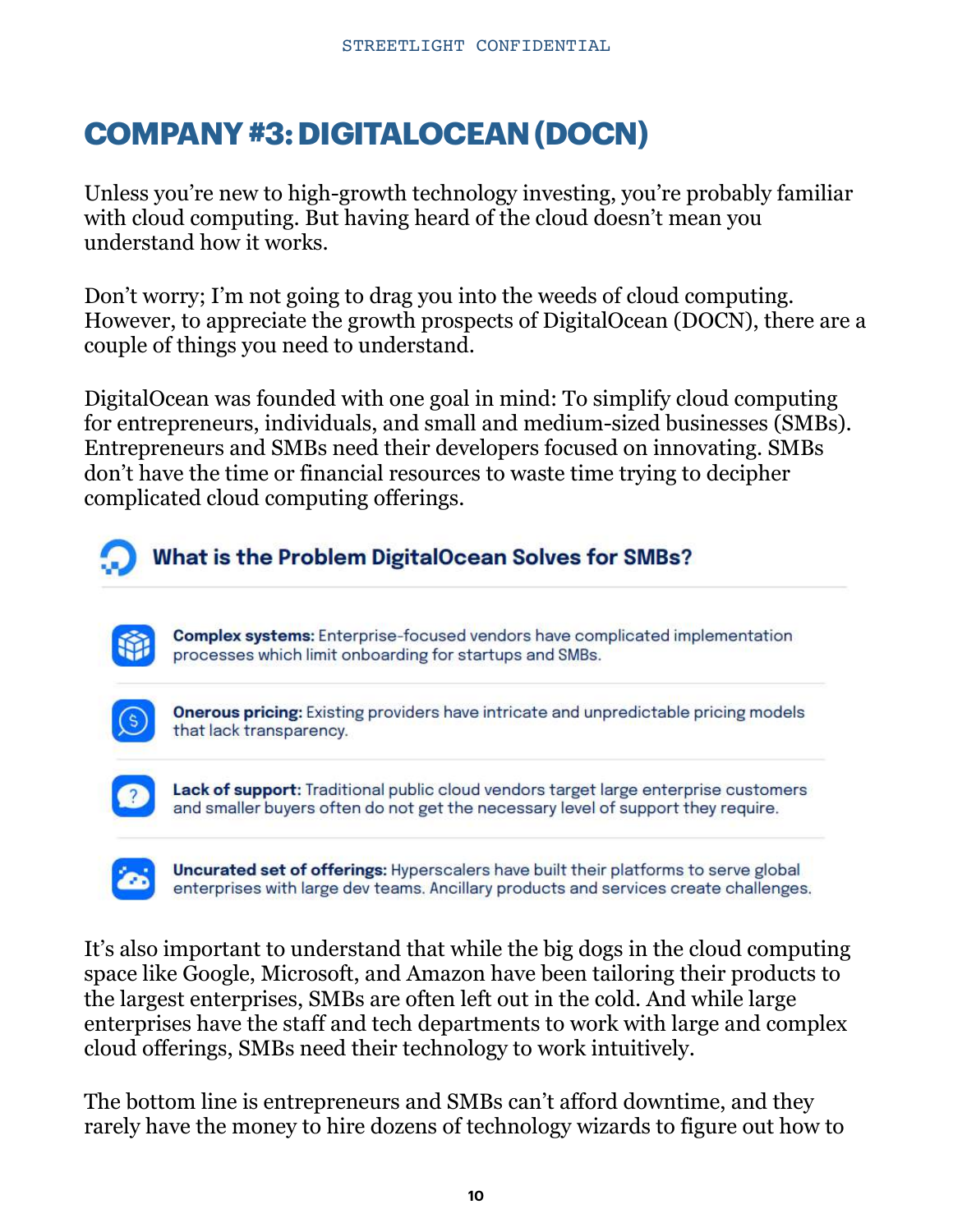use the products sold by the likes of Google and Microsoft. SMBs need to know that when they're integrating a new piece of software, documentation and human support is a mere click of the mouse or phone call away.

Here's how the folks at DigitalOcean describe their cloud platform:

*"Our platform simplifies cloud computing, enabling our customers to rapidly accelerate innovation and increase their productivity and agility.* 

*As of March 31, 2022, we had approximately 623,000 individual and business customers using our platform to build, deploy and scale software applications. Our users include software engineers, researchers, data scientists, system administrators, students, and hobbyists.* 

*Our customers use our platform across numerous industry verticals and for a wide range of use cases, such as web and mobile applications, website hosting, e-commerce, media and gaming, personal web projects, and managed services, among many others. We believe that our focus on simplicity, community, open-source, and customer support are the four key differentiators of our business, driving a broad range of customers around the world to build their applications on our platform."*

Simply put, DigitalOcean's mission is to make the transition to the cloud as seamless as possible for the millions of SMBs and individual developers that have been ignored by cloud infrastructure behemoths like Amazon Web Services and Microsoft Azure.

#### **A Recipe For Success**

When it comes to cloud-based software as a service (SaaS) models, I track three specific metrics to gauge how well a company is performing: Revenue growth, net dollar retention (NDR), and total addressable market (TAM).

In its most recent quarter, DigitalOcean reported 36% year-over-year revenue growth. That makes five consecutive quarters of growth between 28.7% and 36.7%.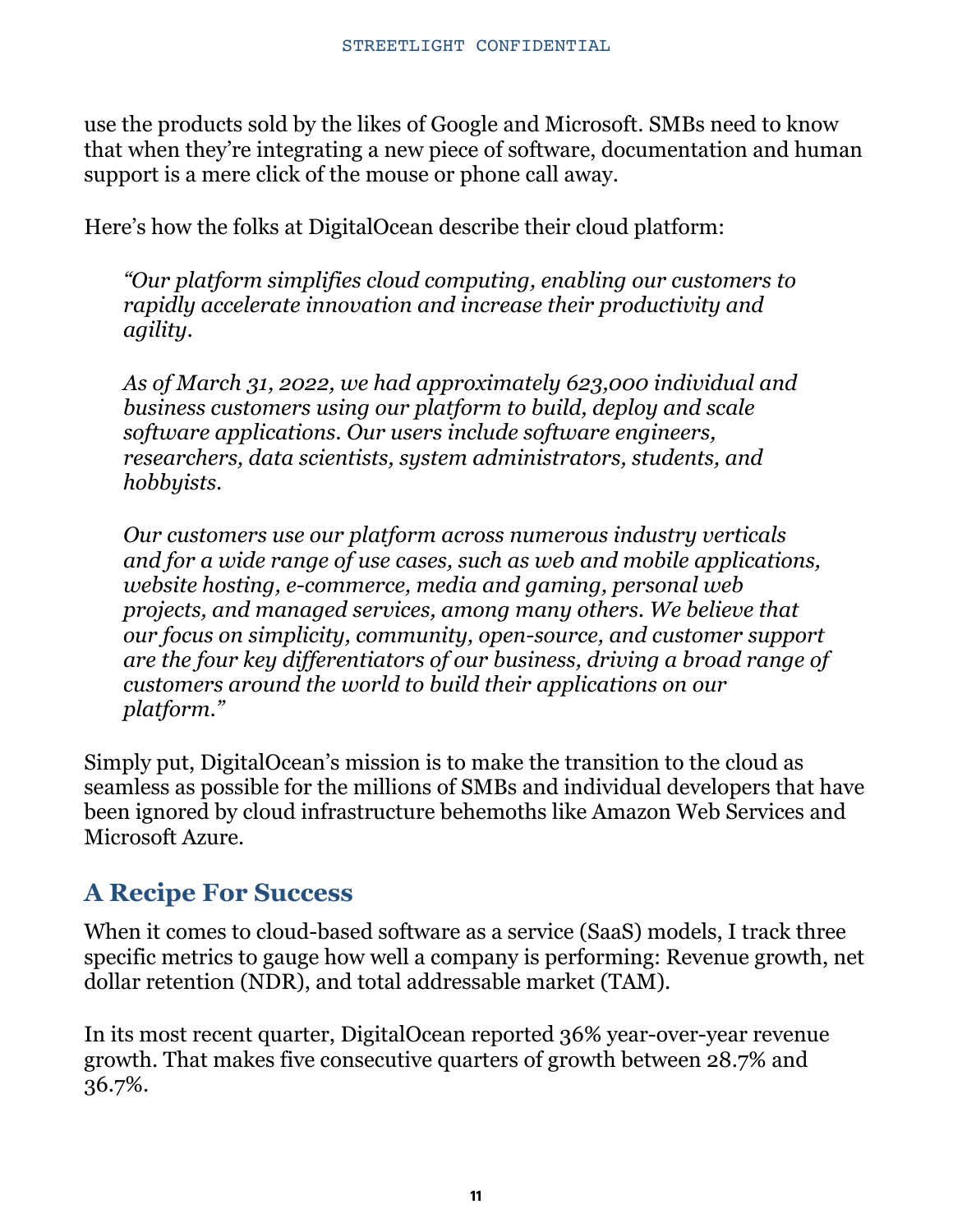Net dollar retention isn't a metric many investors are familiar with. Still, in a nutshell, an NDR above 100% tells us that existing customers are increasing their spending with the company annually. If a company can generate revenue growth by providing existing customers with outstanding service rather than expanding its product offerings, that company has a loyal base.

DigitalOcean's NDR grew from an impressive 102% in the first quarter of 2020 to 107% in 2021. The company then grew that 107% NDR to an incredible 117% in the most recent quarter! Simply put, DigitalOcean has a stable of happy customers.



#### **DigitalOcean (DOCN)**

The last metric I want to highlight is the total addressable market (TAM). A company can only grow as large as its addressable market, so it needs a large and growing audience to justify an above-market valuation.

Recently, DigitalOcean told investors it believes between its infrastructure as a service customers and its platform as a service customers, it has a \$72 billion market opportunity.